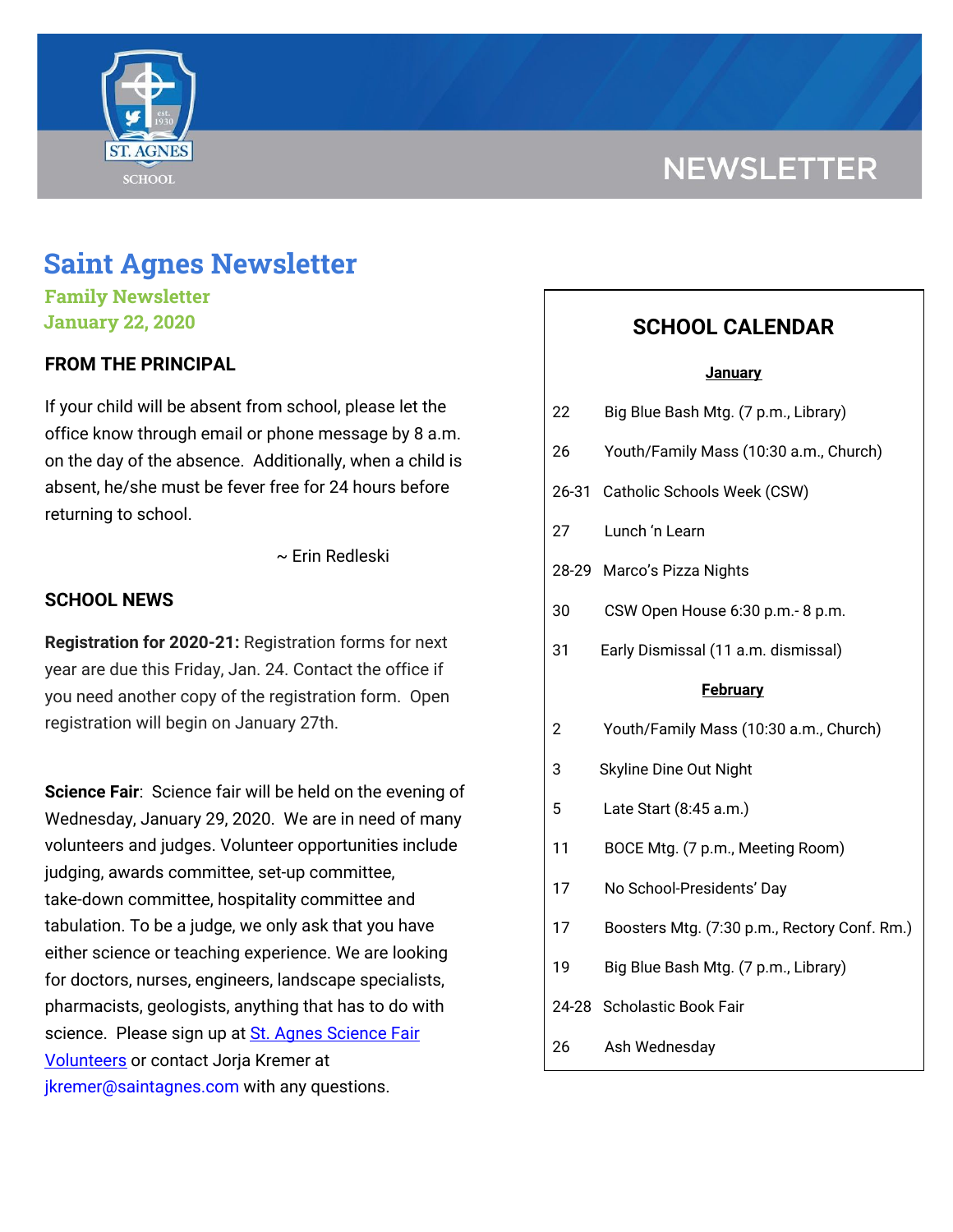**Catholic Schools Week:** January 26 begins our week long celebration of Catholic Schools Week 2020. Here is a schedule of events:

Monday: Movie and popcorn day

Tuesday: Bowling - See link below to help volunteer.

Wednesday - Backwards day. Our class schedules will be in reverse.

Thursday - Donuts and bingo for students. Open house will be from 6:30-8pm

Friday - Mass at 8am. 8th grade/faculty volleyball game at 9:30am. Dismissal at 11am.

Students may wear Saint Agnes spirit wear all week long. On Friday, they may wear any Catholic school spiritwear.

**Volunteers for bowling needed:** We need help on January 28th when the students go bowling at Superbowl. Please sign up here <https://www.signupgenius.com/go/20F0B4FA9AC22A0F49-saint>

**2019-2020 Yearbook Title Page Contest:** Calling all artists! How would you like to earn a free yearbook? We are looking for a talented Wildcat to design original artwork for the title page of the 2019-2020 yearbook. Please see the attached [flyer](https://school.saintagnes.com/wp-content/uploads/2020/01/Yearbook-Contest-19-20-1.pdf) for details. The artwork is to be submitted to Mrs. Woolley or Mrs. Sharp by March 12th.

**Lunch 'n Learn**: Our next Lunch 'N Learn is scheduled for January 27th. Please help us by providing sandwiches, appetizers, and desserts. These meetings help our teachers stay up-to-date on the latest technology trends. There are about 30-35 teachers. The food would need to be delivered to school by 10:30 a.m. the morning of the scheduled meeting. Thank you! <https://signup.com/client/invitation2/secure/2909115/false#/invitation>

### **BOOSTERS NEWS**

**Spring Soccer Registration**: Registration is now open through Feb. 15 at midnight. Saint Agnes offers soccer for students ages 4-13. We have an "under-6 instructional program" for ages 4-6 with a combined practice and game on Sundays from 2-3 p.m. at Saint Agnes. Our "recreational U8 – U14 program" plays in the Northern Kentucky Soccer League (NKSL) and has weekday practices at Saint Agnes and Saturday games at various locations in Kenton County. Shirts are provided for the U6 program. Uniforms for the recreational program must be purchased during the registration process (if needed). Registration for both programs is now open at the Boosters web site: <http://tshq.bluesombrero.com/saintagnesboosters> (Click on "Registration Info"). For questions about the recreational program, contact Tim McHugh at [timemchugh@gmail.com](mailto:timemchugh@gmail.com). For questions about the instructional U6 program, contact Rob Lynch at roblynch474@gmail.com

#### **Mission Statement of Saint Agnes School**

Saint Agnes School exists to provide excellence in Catholic education while inspiring and empowering our students to live the Gospel message of Jesus Christ. As compassionate and faithful Christians, we continue to pursue our spiritual journey, achieve our highest academic potential, and be stewards of the Catholic faith to others.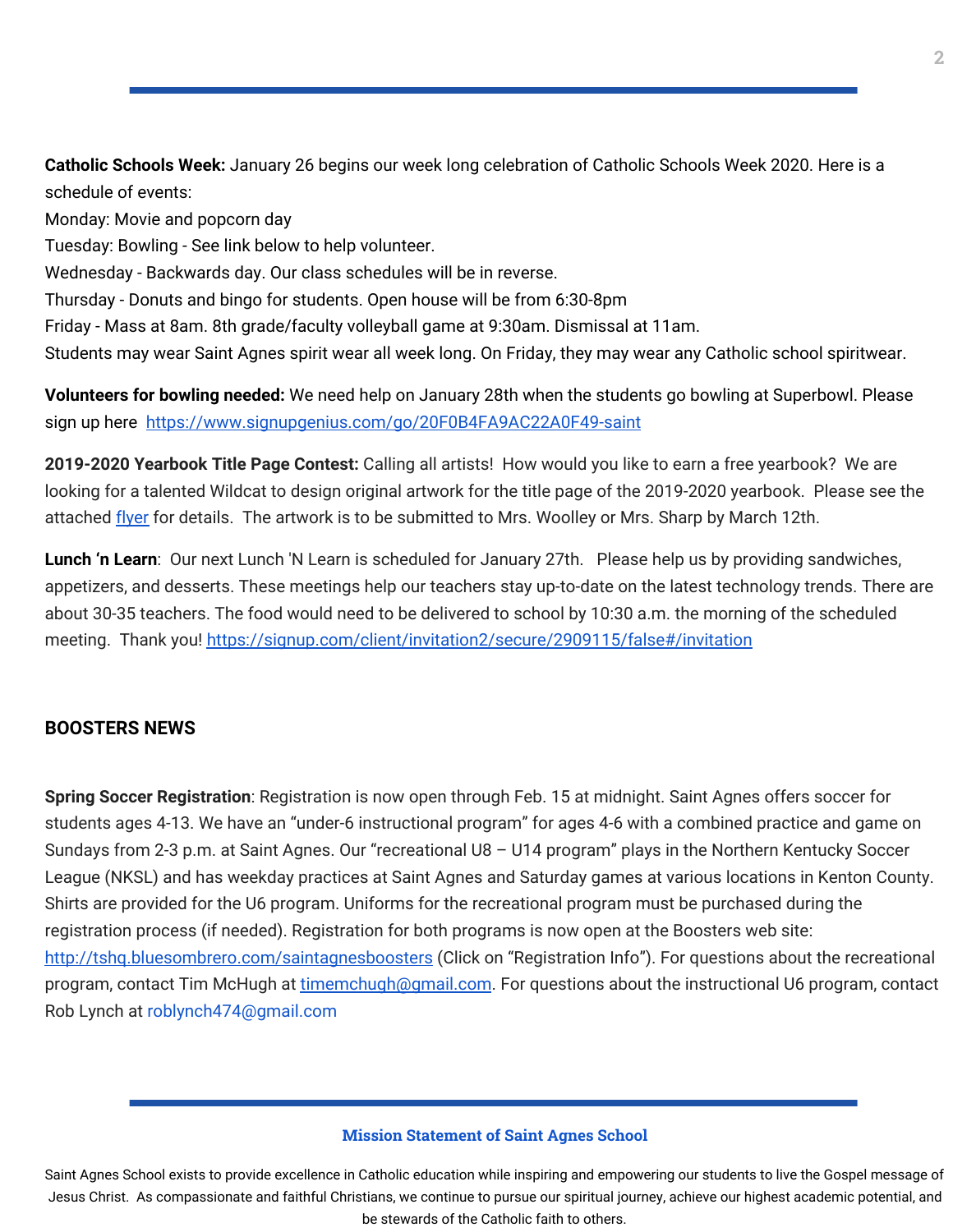**U6 Soccer Director Needed**: We are in need of a new U6 Soccer director in order to host this year's spring season. This only involves 1.5 hours of time on Sunday afternoons. Parents who want to team-up to be co-directors are welcome as well. Please reach out if you have interest or questions. Contact Tim McHugh at [timemchugh@gmail.com.](mailto:timemchugh@gmail.com)

**St. Agnes Baseball Registration:** St. Agnes offers T-ball, coach pitch, machine pitch and kid pitch baseball for all ages from boys and girls entering Kindergarten in 2020 to the 8th grade. Fees are held to a minimum (\$35 - \$90) and cover league fees, practice field maintenance and uniforms. Our Pre K - 1st grade season usually lasts from around April 1 through June 15 while 2nd grade and up lasts from around March 15 through June 30. Registration is on-line at: <http://tshq.bluesombrero.com/saintagnesboosters> Registration deadline is February 9th. If you have any questions before registering, please contact Paul Finke 859-814-4979 / paulf@willismusic.com. Also, please consider purchasing Kid Glove tickets to a Reds game which further greatly supports our teams and keeps fees to a minimum. Looking forward to an amazing season!

**St. Agnes Track and Field Registration:** This team will provide K-4 athletes with a chance to compete in a variety of events in grade school track meets.The season will begin in early March and conclude in mid-May. There will be five meets this season at Cincinnati schools and we will be part of the Cincinnati Track Catholic Youth Organization. The \$50 fee includes all league fees and the required uniform. For full details, [click](https://school.saintagnes.com/wp-content/uploads/2020/01/2020-track-and-field-saint-agnes.pdf) here or register <https://tshq.bluesombrero.com/Default.aspx?tabid=2307427>[.](https://school.saintagnes.com/wp-content/uploads/2020/01/2020-st-agnes-track-and-field.pdf)

St. Agnes Girls' Basketball News: The St. Agnes 7<sup>th</sup> grade girls basketball team beat the 8<sup>th</sup> grade girls St. Pius basketball team to win the Notre Dame Academy basketball league tournament – advanced division! Score was 43-41. There are three divisions: advanced, moderate, and novice. Advanced is the highest division in the league so the 7th grade girls are "the best of the best!" They should all be very proud!

# **PTO NEWS**

**POP Party Info**: We have many parties coming up. Click [here](https://school.saintagnes.com/wp-content/uploads/2020/01/POP-Parties_2020.pdf) for details. Those interested in helping coordinate POP parties for next year should contact Meg Koehl, Heather Randolph, or Amy Lantz. We will help transition the position to next year's coordinator.

**Big Blue Bash**: Don't forget to mark your calendar for Friday, March 27, 2020. Keep selling those raffle tickets - we are off to a good start. As of January 15th, 11 families have sold their 10 tickets. We will list the families in upcoming newsletters. Currently, our top seller is Nola Lyons. Visit [www.BBB2020.givesmart.com](http://www.bbb2020.givesmart.com/) to buy raffle tickets online. If you have any questions please reach out to the BigBlueBash email at [saintagnesbigbluebash@gmail.com](mailto:saintagnesbigbluebash@gmail.com)

#### **Mission Statement of Saint Agnes School**

Saint Agnes School exists to provide excellence in Catholic education while inspiring and empowering our students to live the Gospel message of Jesus Christ. As compassionate and faithful Christians, we continue to pursue our spiritual journey, achieve our highest academic potential, and be stewards of the Catholic faith to others.